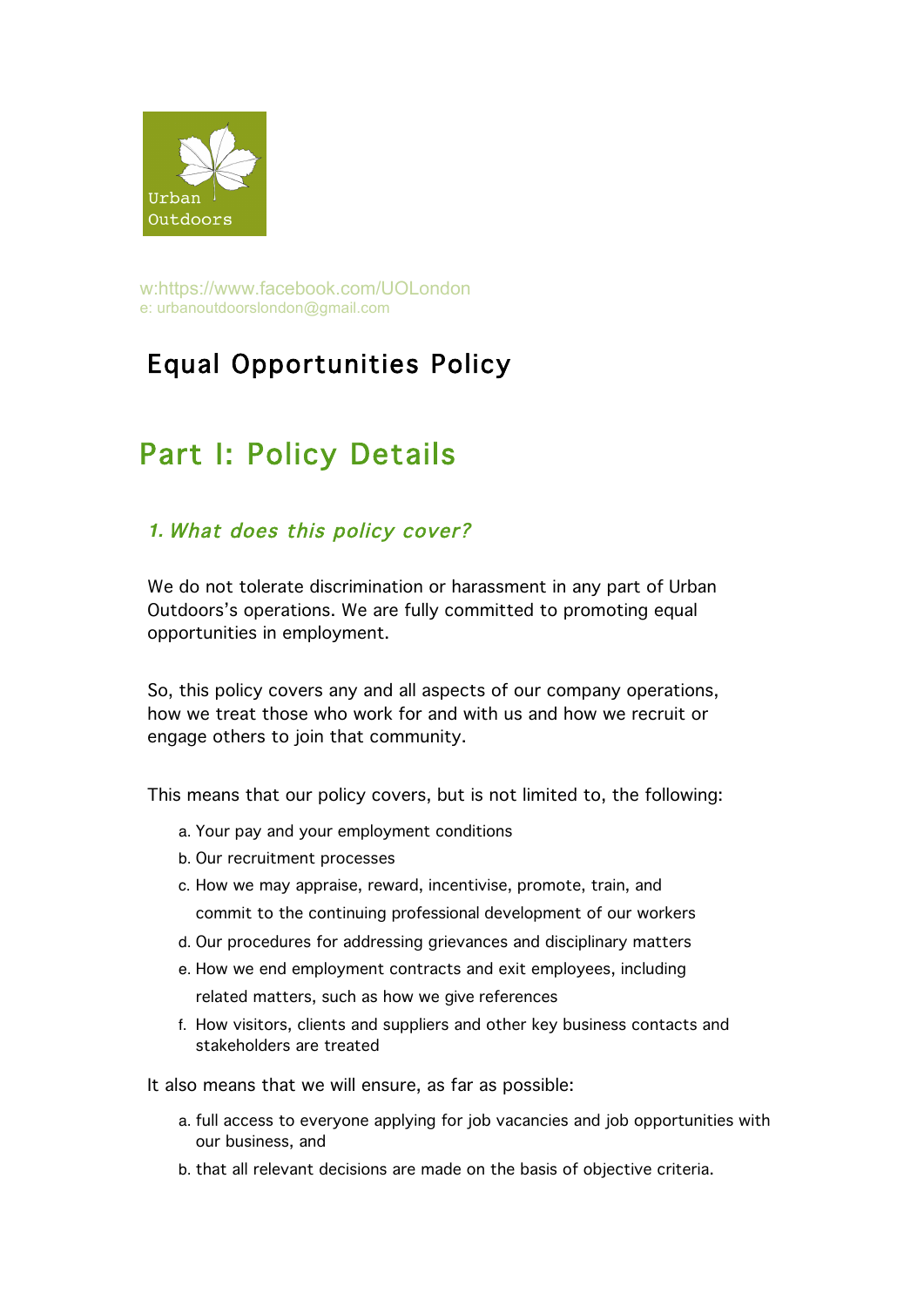You should familiarise yourself with this policy and all Urban Outdoors's other policies, including, in particular our Grievance Policy and our Harassment and Bullying Policy.

## *2.* Who does it apply to?

All employees, apprentices, consultants, officers, contractors, interns, volunteers, job applicants, agency and casual workers.

## *3.* It is not part of your employment contract

This policy is not part of your employment contract. We, Urban Outdoors, may amend this policy at any time.

## *4.* What is discrimination?

Under UK employment law, there are a number of characteristics relevant to an individual who is covered by the policy that must not unfairly be considered (if accounted for at all) in decisions relating to any aspect of their working life.

These characteristics are called 'protected characteristics' and they are listed immediately below:

- a. Age
- b. Disability
- c. Gender reassignment
- d. Marital or civil partnership status
- e. Pregnancy or maternity
- f. Race (which includes colour and ethnic/national origin)
- g. Religion or belief
- h. Sex
- i. Sexual orientation

If employment-related decisions are made about an individual on the basis (whether wholly or partially), of any of these protected characteristics, it is almost inevitable that unlawful discrimination will have taken place.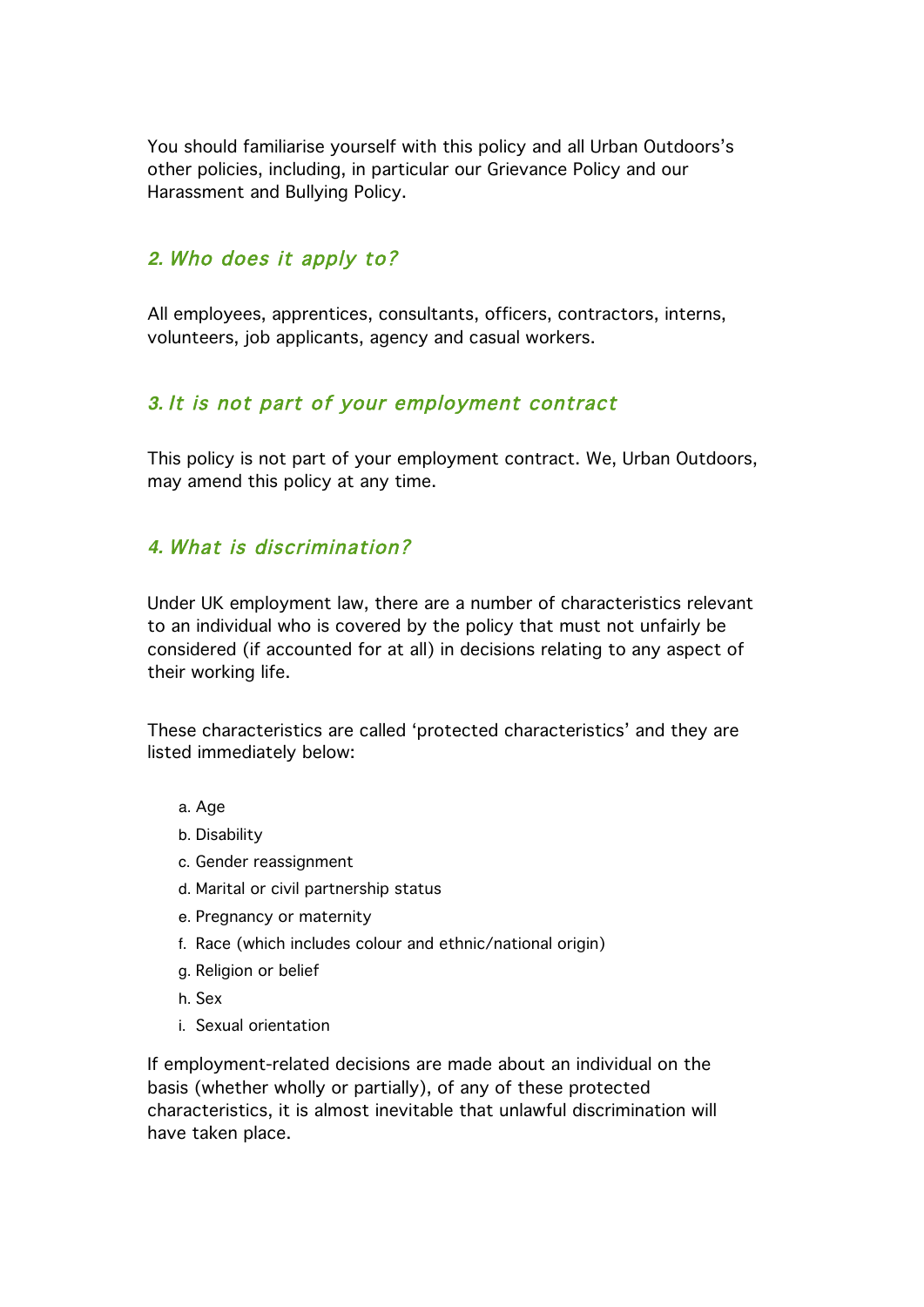The sorts of actions that would fall into this category of unlawful and prohibited initiatives, include (but aren't limited to) those set out below. These actions need not be intended or directly committed by someone (indirect responsibility may be sufficient for someone to have unlawfully discriminated) and an omission or failure to do something may be just as culpable as a positive action.

We will not tolerate their practice by anyone within our business:

#### a. Direct discrimination...

when someone with a protected characteristic is treated less favourably than somebody else has or would have been in identical circumstances.An example of this would be where an applicant for a job is rejected on grounds of their racial background. Further examples would be where a pregnant employee, or one with young children, is not promoted

#### b. Indirect discrimination...

when a group of people with one of the protected characteristics is disadvantaged by a provision, criterion or practice that is applied to all staff (unless the treatment may be justified for a good business reason). Examples of this would be:

- a. Insisting, without good reason, that all staff must work full time, (which indirectly discriminates anyone with child-care responsibilities, women in particular)
- b. Requiring all staff to work onsite and refusing to consider a request to work remotely or under alternative conditions, like flexible hours to avoid commute times, which could disadvantage someone with a disability or a phobia (e.g. someone who suffers claustrophobia or panic attacks on commuting routes)
- c. Refusing to provide a room for reflection and prayer, which would discriminate against individuals practising certain faiths
- d. Dismissing or not employing a woman because she is pregnant or of child-bearing age

#### c. Harassment...

covers hostile, humiliating, degrading, intimidating or similarly offensive treatment or conditions to which an individual with one or more protected characteristics is subjected. Any such actions deprive an individual of their dignity and violate them. We draw no distinction between actions that may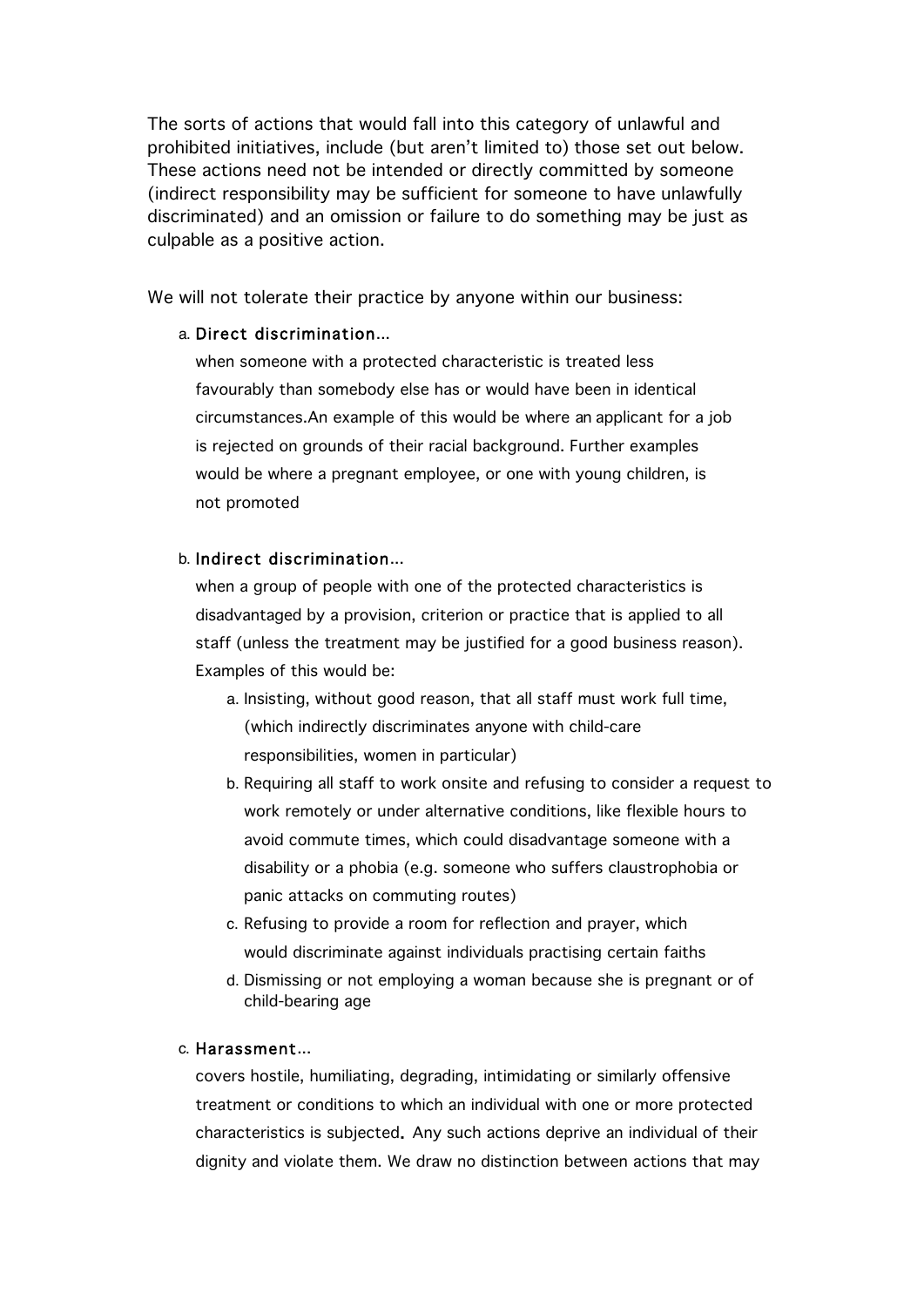be labelled as 'joking' and not intended to cause offence, and those that may have been more direct and premeditated in their delivery. So, for example, in line with legal definitions, reflecting general standards of decency, we will regard any of the following as falling within the definition of harassment:

- a. making lewd comments and/or displaying pornographic material
- b. calling someone unkind, derogatory or otherwise unwelcome names or nicknames
- c. making insensitive jokes, whether about someone directly, or the content of which would be evidently offensive to anyone with a protected characteristic

d. excluding colleagues and/or making them feel that they have no option but to exclude themselves

You should refer to our Bullying and Harassment Policy for a full run-down of the matters that we consider to be covered by this definition.

#### d. Victimisation

This has a particular meaning under UK employment law and it is narrower than an ordinary dictionary definition, covering the situation only where:

- a. a worker has complained of discrimination (or harassment),
- b. or has supported a fellow worker in making a complaint about these concerns,

and has then suffered reprisals from others, including those responsible for that worker's employment prospects and working conditions.

#### e. Other discriminatory actions that are also prohibited

The UK's employment law also identifies other actions that can be unlawful under the equal opportunities legislation. Examples of these include:

- a. Failing to make reasonable adjustments to minimise certain disadvantages suffered by a disabled employee (or job applicant)
- b. Instructing another person (or applying pressure on them) to discriminate
- c. Knowingly assisting somebody else when they carry out a discriminatory act
- d. Discriminating against somebody believed to have a protected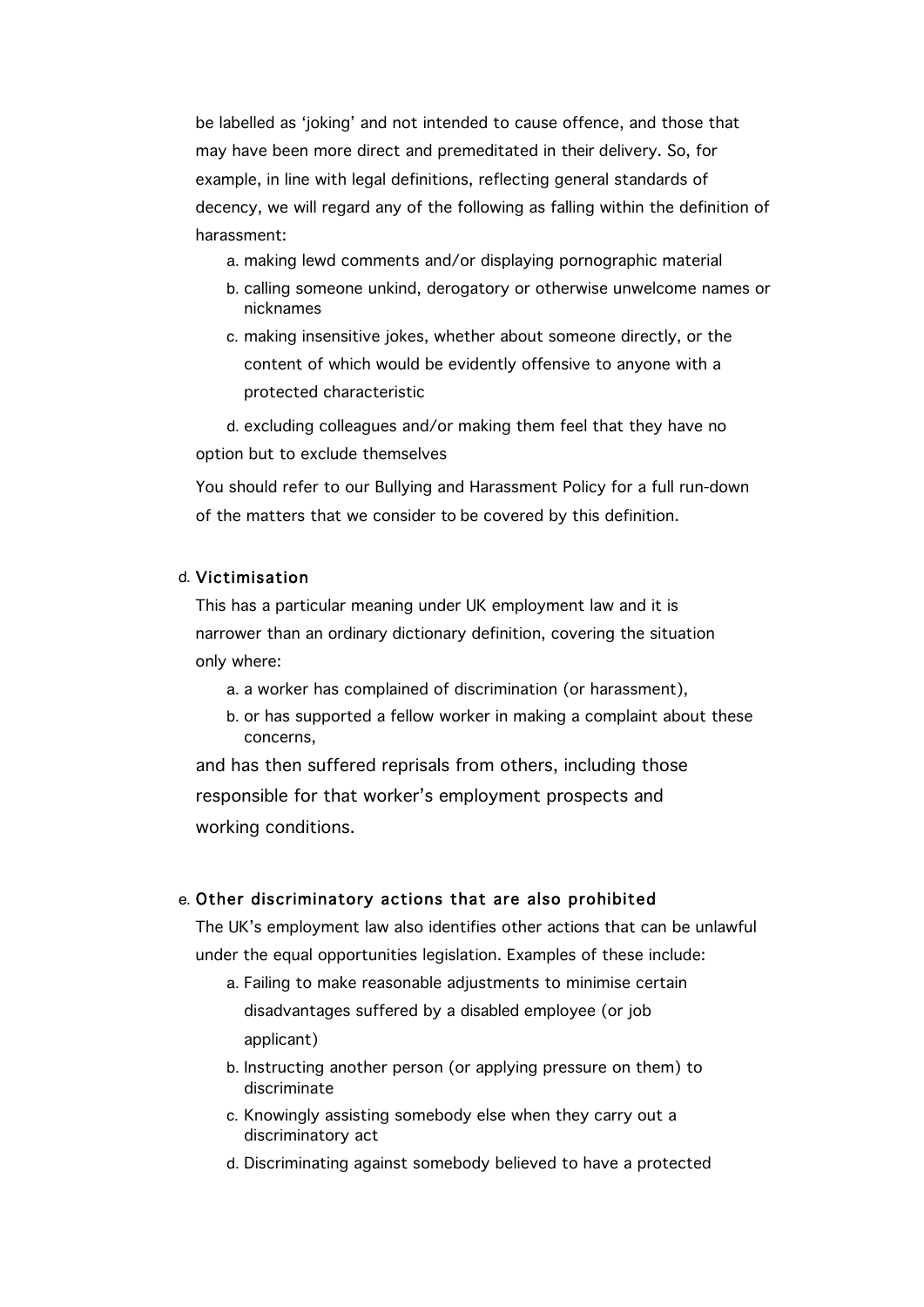characteristic, whether or not they actually do, or because they associate with a third party who does.

# Part II: Our procedures and approach to this policy

## *1.* Duties and responsibilities

Overall responsibility for the effective implementation and operation of the policy lies with Urban Outdoors's management(board of Directors and the HR team). All managers are expected to lead by example, and attain and maintain appropriate standards of behaviour within the teams they manage.

However, everyone who works in and with Urban Outdoors is responsible for ensuring that this policy works to prevent the activities that it prohibits from taking place within our business.

Because we are a values-led business, this goes beyond the legal obligations that each one of us has, (and regardless of our job titles or how long any of us has worked for or with Urban Outdoors).

However, you need to be aware that the breach of these legal obligations alone will mean that any individual can be found personally liable for unlawful discrimination where they have breached this policy and they will face disciplinary action by us and potentially other legal actions. This is because if you breach this policy, you may also make the Company liable for your actions, and both of us may have to pay compensation to anyone who claims against us.

We therefore expect you to take personal responsibility for adhering to this policy's aims and commitments and for promptly and appropriately drawing any breaches of them to our attention.

We always welcome feedback on how we can best promote and ensure equal opportunities throughout Urban Outdoors. Please let your manager know if you have any ideas or would like to be involved in any of our existing initiatives.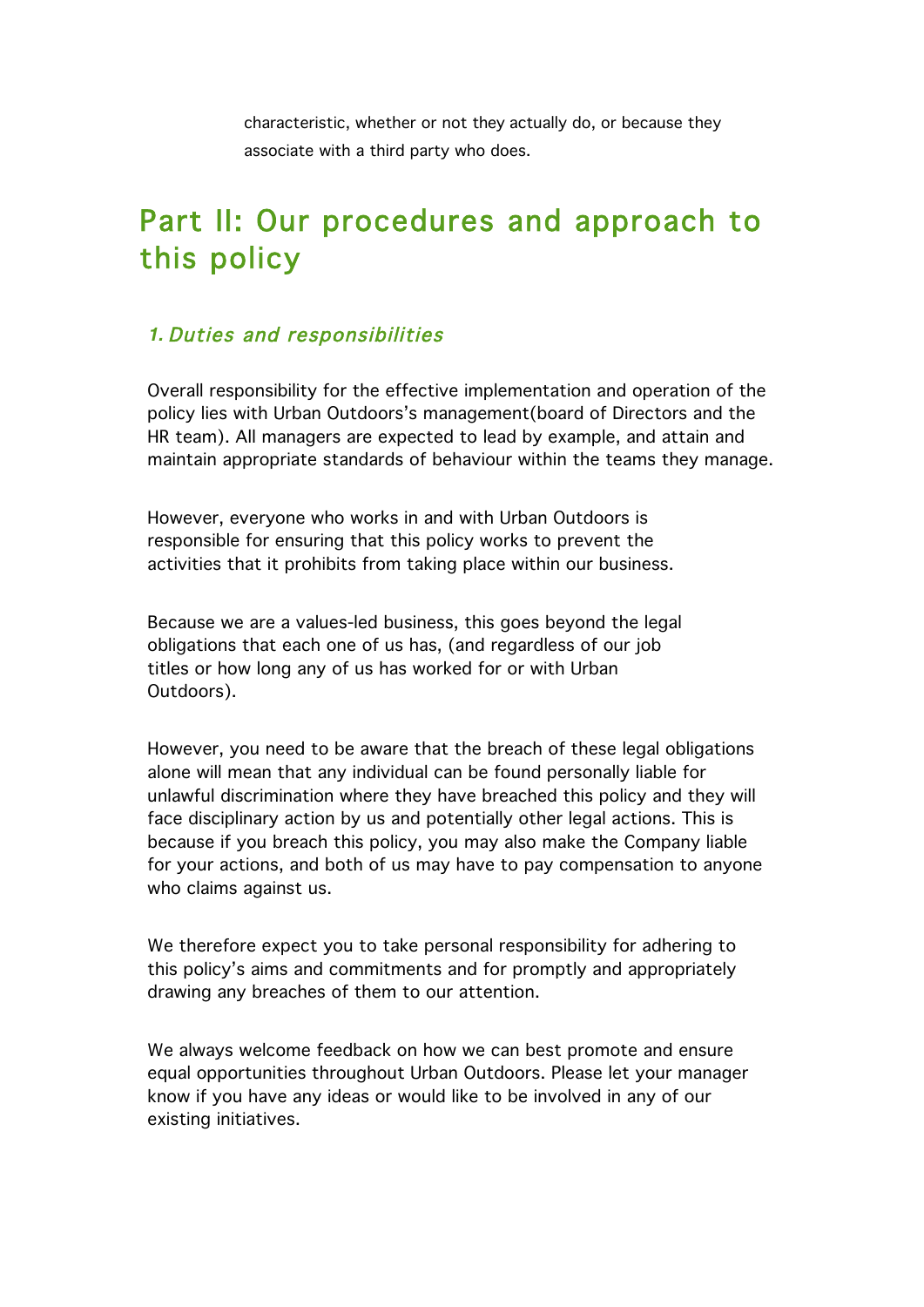## *2.* Recruitment, promotions and identifying candidates for other opportunities

In any selection process that we use within our business, whether we're selecting interviewees for job opportunities, offering jobs, identifying individuals for promotion or considering other opportunities or necessities (like redundancy situations), we will apply a rigorous, objective selection process using non-discriminatory criteria, as far as possible.

We emphasise here, however, that both direct and indirect age discrimination may be justified and lawful, if the less favourable treatment, criterion or practice amounts to a proportionate means of achieving a legitimate aim.

A legitimate aim must relate to a genuine business need on our part that is not related to age discrimination itself. For example, a legitimate aim potentially justifying age discrimination might include:

- Economic factors such as business needs and efficiency;
- The health, welfare and safety of the individual concerned (including the protection of young people or older workers);
- The particular training requirements of the job.

All job adverts and opportunity announcements must be:

- Discussed with and signed off by Nina Gebauer one of whose
- responsibilities is to ensure that any advert is compliant with this policy
- Located and/or circulated so as to reach as wide and diverse a pool of interested candidates as possible, and
- Worded so as to encourage, as far as possible and reasonable, applications from individuals of all characteristics to apply – or, at the very least, so as not to discourage any individuals with protected characteristics from applying.

There may be circumstances where some indication of required skills (that do discriminate) is justified and where self- deselection is inevitable, for example, where the job vacancy is for a window cleaner who works at height, wearing abseiling harnesses. The job advert might specify that interested candidates must be willing and capable of abseiling to be considered for the job.

If you are involved in interviewing and or any other part of our recruitment process, you must never ask a job applicant about their health, attendance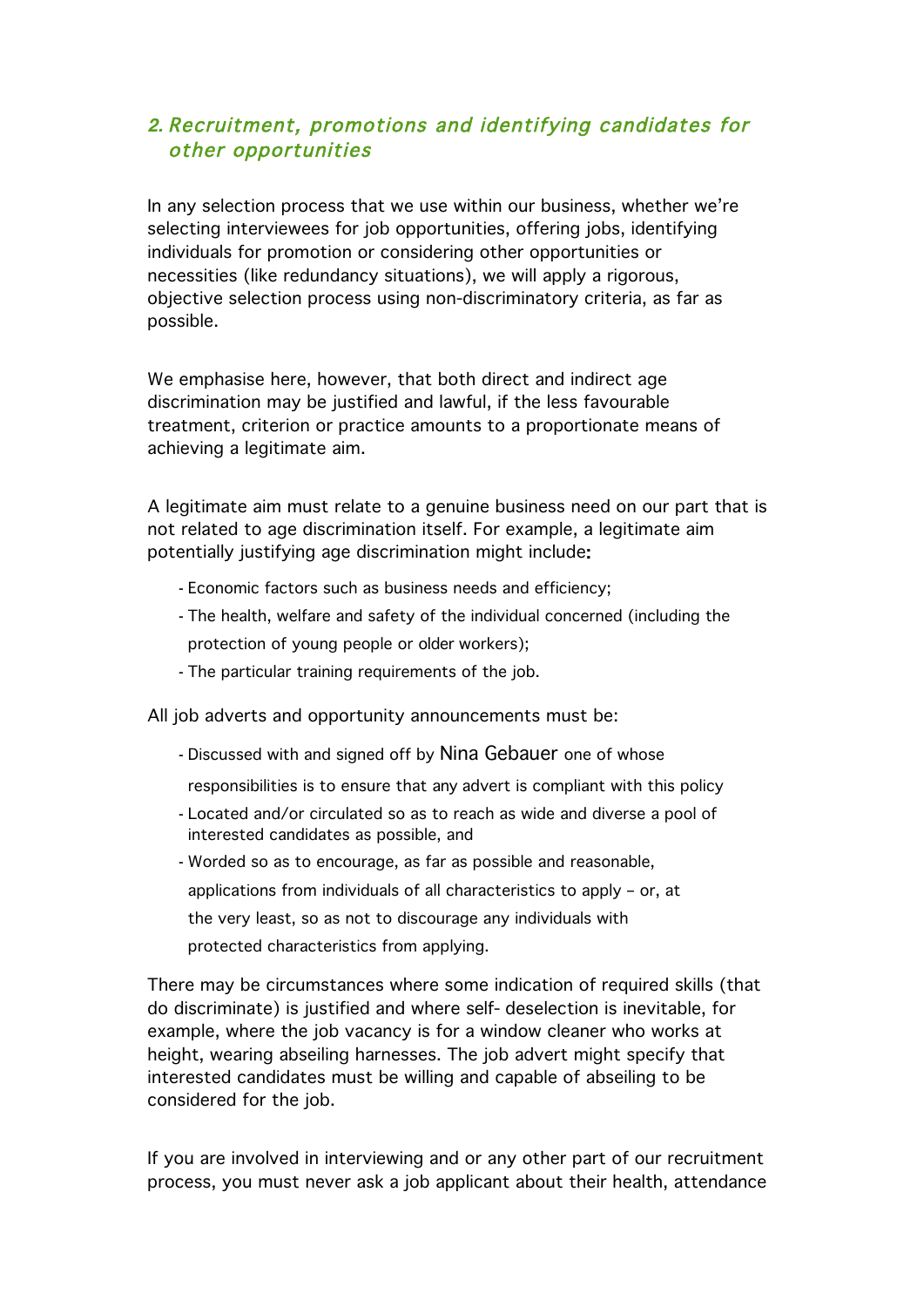record, or whether they have a disability before making a job offer to them (except in very limited circumstances).

You can ask someone if they have any particular needs or requirements with which you can assist if they are coming to meet you for an interview. In certain limited cases, it may also be permitted to make a job offer conditional on a successful medical examination.

During interviews or other interactions with candidates for a role, you must not ask anything that might infer a bias against any candidate with one or more protected characteristics. So, for example, asking a candidate if they are married, intend to have children (or any more children), or whether their religion permits them to work at weekends, are strictly no-go zones.

If you are ever in doubt about what can or must not say, or if you believe that a particular job vacancy needs a medical examination as part of the recruitment or onboarding process, you must check the position with Nina Gebauer.

### *3.* Monitoring the policy and our personnel

During any recruitment and onboarding process, we may ask questions that include some protected characteristics to help us monitor our diversity and how we are succeeding in our commitment to promote equal opportunities. Including health or disability questions in equal opportunities monitoring exercises is acceptable, but the data gathered must not be used for any employment-related decisions, such as whether to offer a role or opportunity to a particular candidate.

We may also record and analyse information about equal opportunities more generally within the workplace. We do this so that we can make sure this policy operates successfully. The data helps us to refine it, review the composition of our workforce, and to promote workplace equality.

When you join the Company, you give us consent to gather and process this data about you.

*4.* Handling breaches and enforcement